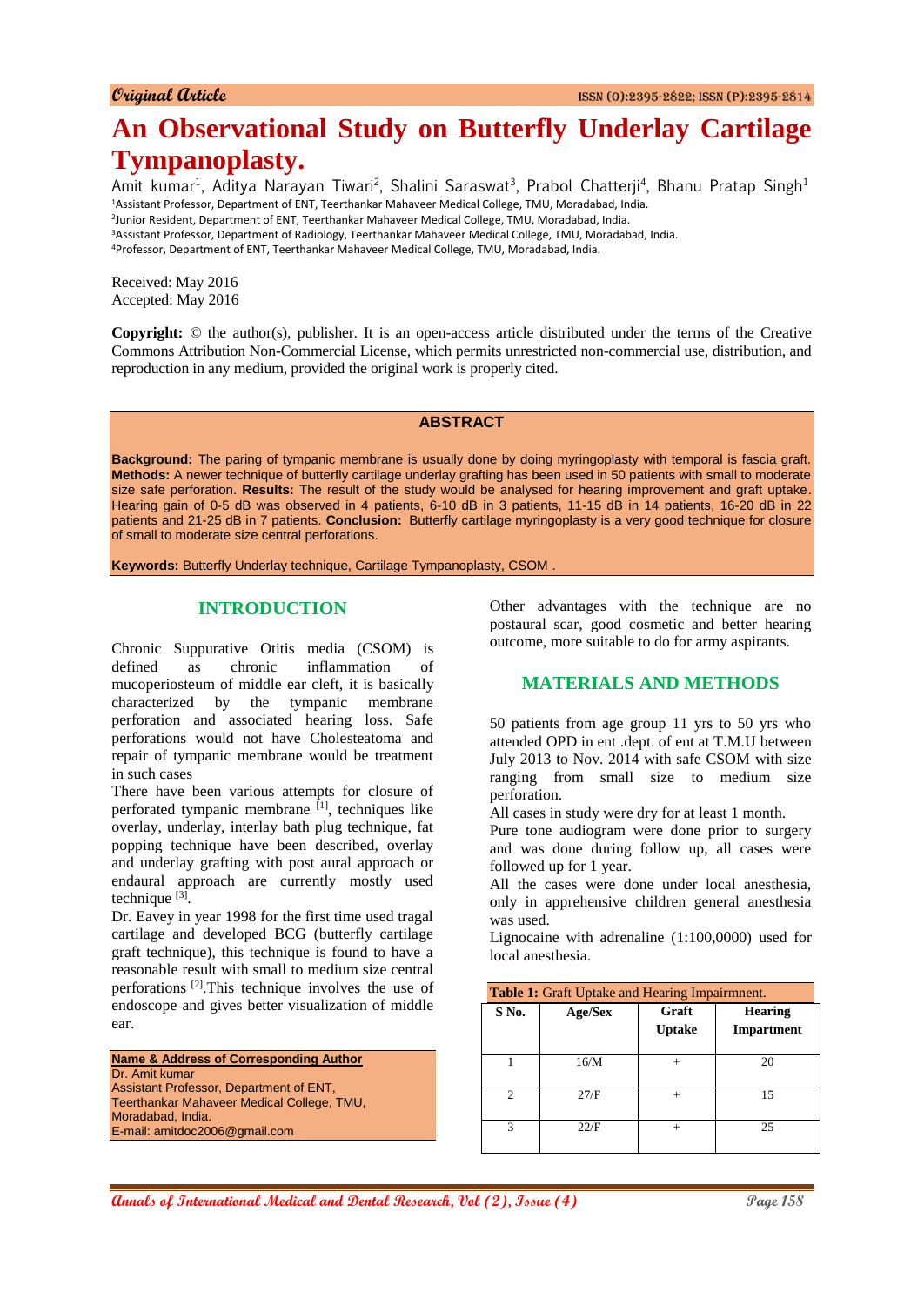# **kumar et al; Butterfly Underlay Cartilage Tympanoplasty**

| $\overline{\mathbf{4}}$ | 29/F   | $\qquad \qquad +$    | $20\,$           |
|-------------------------|--------|----------------------|------------------|
| 5                       | 34/M   | $+$                  | 20               |
| $\overline{6}$          | $50/M$ | $\ddot{}$            | 15               |
| $\boldsymbol{7}$        | 12/F   | $\ddot{}$            | 20               |
| $\boldsymbol{8}$        | 42/M   | $\blacksquare$       | 10               |
| 9                       | 39/F   | $+$                  | 25               |
| 10                      | $29/F$ | $+$                  | 25               |
| $\overline{11}$         | 17/M   | $\overline{+}$       | $20\,$           |
| 12                      | $20/M$ | $\ddot{}$            | 15               |
| 13                      | 32/M   | $\ddot{}$            | 15               |
| 14                      | $47/F$ | $\ddot{\phantom{0}}$ | $\overline{0}$   |
| 15                      | $42/M$ | $\ddot{}$            | 15               |
| 16                      | $21/F$ | $\qquad \qquad +$    | 20               |
| 17                      | 32/F   | $\qquad \qquad +$    | 15               |
| 18                      | $44/M$ | $\qquad \qquad +$    | 15               |
| 19                      | $18/M$ | $\ddot{\phantom{0}}$ | $\boldsymbol{0}$ |
| 20                      | 19/M   | $\qquad \qquad +$    | 20               |
| $\overline{21}$         | 25/M   | $\ddot{}$            | 20               |
| $\overline{22}$         | 29/M   | $\ddot{}$            | 20               |
| 23                      | $33/F$ | $\overline{+}$       | $\overline{15}$  |
| 24                      | $40/F$ | $\qquad \qquad +$    | $\overline{20}$  |
| 25                      | $42/F$ | $^+$                 | 15               |
| $\overline{26}$         | $41/F$ | $^{+}$               | 20               |
| $\overline{27}$         | 47/M   |                      | 10               |
| $28\,$                  | 22/F   | $\ddot{}$            | 20               |
| 29                      | 25/F   | $\ddot{}$            | $\overline{20}$  |
| $\overline{30}$         | $28/F$ | $^{+}$               | 15               |
| 31                      | 32/M   | $^{+}$               | 25               |
| 32                      | 21/M   | $^{+}$               | $20\,$           |
| 33                      | $26/F$ | $^{+}$               | $20\,$           |
| 34                      | 35/M   | $\ddot{\phantom{0}}$ | $\overline{0}$   |
| $\overline{35}$         | 34/M   | $^{+}$               | $\overline{15}$  |
|                         |        |                      |                  |

| 36              | 18/F   | $+$               | 20               |
|-----------------|--------|-------------------|------------------|
| 37              | 13/F   | $\ddot{}$         | 25               |
| 38              | 15/M   | $\ddot{}$         | 25               |
| $\overline{3}9$ | 19/M   | $^+$              | $\overline{2}0$  |
| 40              | $28/F$ | $+$               | 20               |
| 41              | 42/F   | $\qquad \qquad +$ | 15               |
| 42              | 32/F   | $\ddot{}$         | $20\,$           |
| 43              | $37/F$ | $^+$              | $\overline{20}$  |
| 44              | 39/M   |                   | $\boldsymbol{0}$ |
| 45              | 15/M   | $\ddot{}$         | 15               |
| 46              | $18/F$ | $\overline{a}$    | $\overline{0}$   |
| 47              | 17/F   | $\boldsymbol{+}$  | 25               |
| 48              | 32/F   | $+$               | 20               |
| 49              | 22/M   | $\qquad \qquad +$ | 20               |
| 50              | $21/M$ | $\qquad \qquad +$ | 15               |
|                 |        |                   |                  |

 **Male/female: 24/26**

| <b>Table 2: Hearing Gain</b> |                 |  |
|------------------------------|-----------------|--|
| <b>Hearing gain</b>          | No. of patients |  |
| $0 - 5$                      |                 |  |
| $6 - 10$                     |                 |  |
| 11-15                        |                 |  |
| $16-20$                      |                 |  |
| $21 - 25$                    |                 |  |



#### **Operative steps**:-

Using 0 endoscope perforation is seen, and margins are freshened.

Undersurface of the perforation is made raw.

Using circular knife approximate dimension of perforation are measured.

Tragal cartilage with perichondrium is harvested. Approximately 1 mm bigger size tragal cartilage piece than if the perforation is scored in butterfly shape.